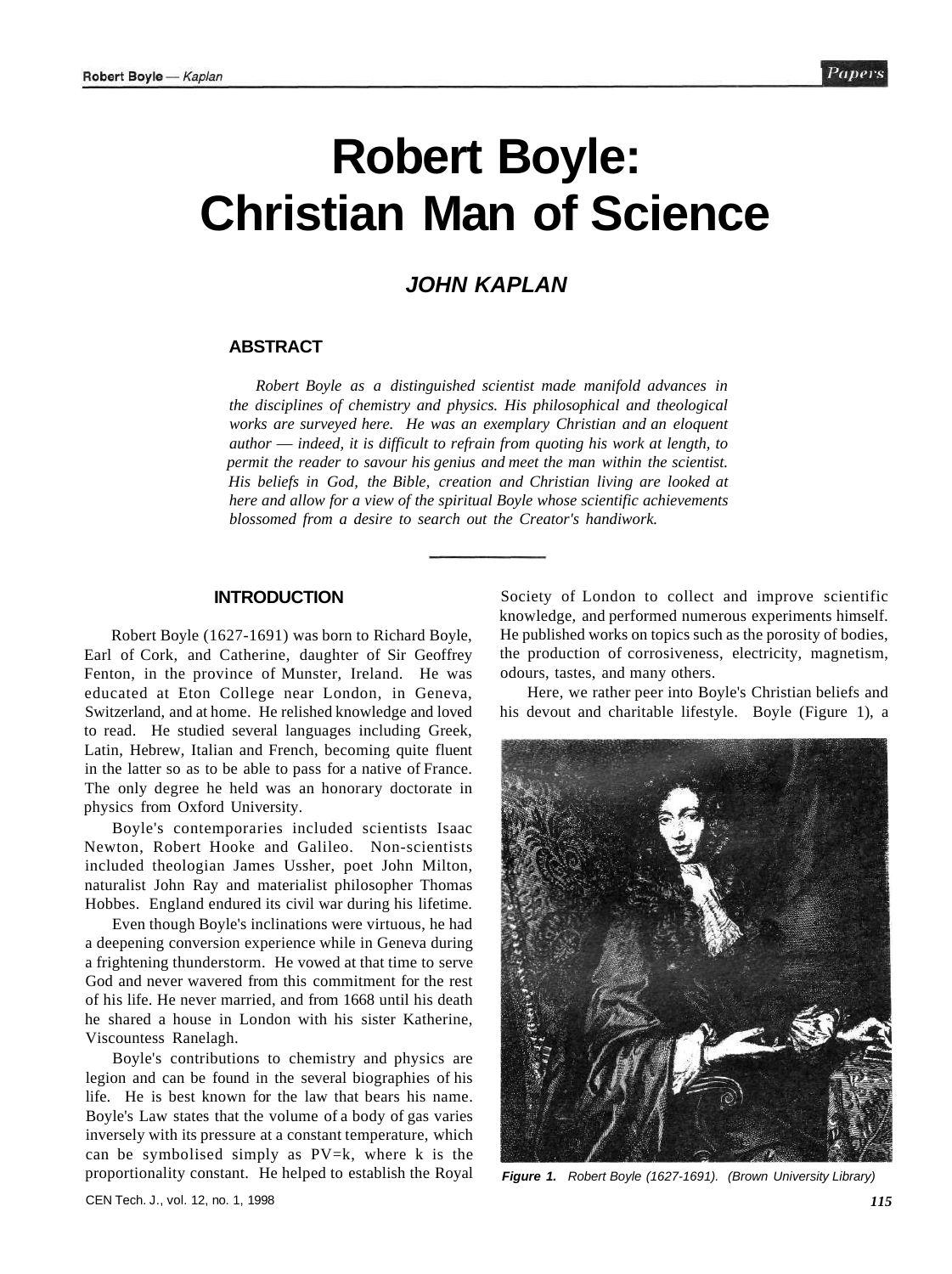prolific and eloquent author, wrote on many philosophical and theological subjects, such as the love of God, mind and consciousness, miracles, immortality, and the relationship between Biblical revelation and human reason. As will be shown below, he was a young-Earth creationist who believed in the six-day creation, the Fall of man, the global Flood, Biblical miracles, the inspiration of Scripture, and the coming salvation and judgment of God.

Some of his most florid and beautiful works were his **Seraphic Love** and his devotional **Occasional Reflections upon Several Subjects.** The former was written to his friend Lindamor to encourage him to seek God's love since losing his lover, and the latter is a very inspiring devotional which takes ordinary events and 'improves' them to spiritual uses. The topics are as varied as *'a fair milk-maid singing to her cow'* to a *'glow-worm kept in a crystal vial'.* 

#### **THE BOOK OF NATURE**

Boyle thought it wise to learn from both the book of nature as well as the book of revelation (the Bible). Comparing a man stargazing with and without a telescope he says:-

*'For as though a man may, with his naked eye, see heaven to be a very glorious object, ennobled with radiant stars of several sorts; yet, when his eye is assisted with a good telescope he cannot only discover a number of stars, (fixed and wandering), which his naked eye would never have shown him, but those planets which he could see before will appear to him much bigger and more distinct: so, although bare reason, well improved, will suffice to make a man behold many glorious attributes in the deity; yet the same reason, when assisted by revelation, may enable a man to discover far more excellencies in God and perceive them than he contemplated before, far greater and more distinctly. And to show how much a dim eye, illuminated by the Scriptures, is able to discover of the divine perfections, and how unobvious they are to the most piercing philosophical eyes, that enjoy but the dim light of nature; we need but consider, how much more suitable conceptions and expressions concerning God are to be met with in the writings of those fishermen and others, that penned the New Testament, and those illiterate Christians that received it than among the most civilized nations of the world . . . and amongst the eminentest of the wise-men and philosophers themselves* . . '<sup>1</sup>

## **VIEWS ON CREATION AND THE FLOOD**

Concerning the literal recent creation he states that the *'Angels, who of all the created beings enjoy the uncloudedst light, and the most clear knowledge of their maker, do love him with a constancy so fixed, that in five thousand and some odd centuries of years,*  *(effluxed since the creation) they could never see anything, either in God or out of him, capable to seduce them to a change.'*<sup>2</sup>

He adds in another place :-

7 *see no just reason to embrace their opinion, that would so turn the first two chapters of Genesis into an allegory, as to overthrow the literal and historical sense of them.'<sup>3</sup>*

He held the same literal belief in the destruction of the world by fire at the end of this age:-

*'. . . the present course of nature shall not last always, but that one day this world.* . . *shall either be abolished by annihilation, or which seems far more probable, be innovated, and as it were transfigured, and that, by the intervention of that fire, which shall dissolve and destroy the present frame of nature: so that either way, the present state of things, (as well natural as political) shall have an end.'<sup>3</sup>*

#### **REASON AND REVELATION**

For Boyle, reason was necessary but insufficient. God's supernatural revelation was the only way to discover unknown truths:-

'. . . *There are divers truths in the Christian religion, that reason left to itself would never have been able to find out, nor perhaps to have so much as dreamed of; Such as are most of those that depend upon the free will and ordination of God, as, that the world was made in six days, that Christ should be born of a virgin, and that in his person there should be united two such infinitely distant natures as the divine and human; and that the bodies of good men shall be raised from death and so advantageously changed, that the glorified persons shall be like or equal to, the angels.'<sup>5</sup>*

#### **VIEW OF SCRIPTURE**

Encouraging others to search the Scriptures he notes that there are not

*'any motives accounted fitter to engage a rational man in a study, than that the subject is noble, that it is his duty to apply himself to it, and that his proficiency in it will bring him great advantages; so there is not any of these three inducements that does not concur in a very plentiful measure to recommend to us the study of theological truths.'<sup>5</sup>*

Man is not the result of chance, but God created Adam the first man and Eve was later made from his side, and

*'the soul of man had not such an origination as those of other animals, but was God's own immediate workmanship, and was united to the body already formed. . '*<sup>6</sup> *.* 

He mentions . . . *'sinful world's ruin* . . .<sup>7</sup> in the days of Noah, and . . .

*'in Noah's time a deluge of impiety called for a deluge*  CEN Tech. J., vol. 12, no. 1, 1998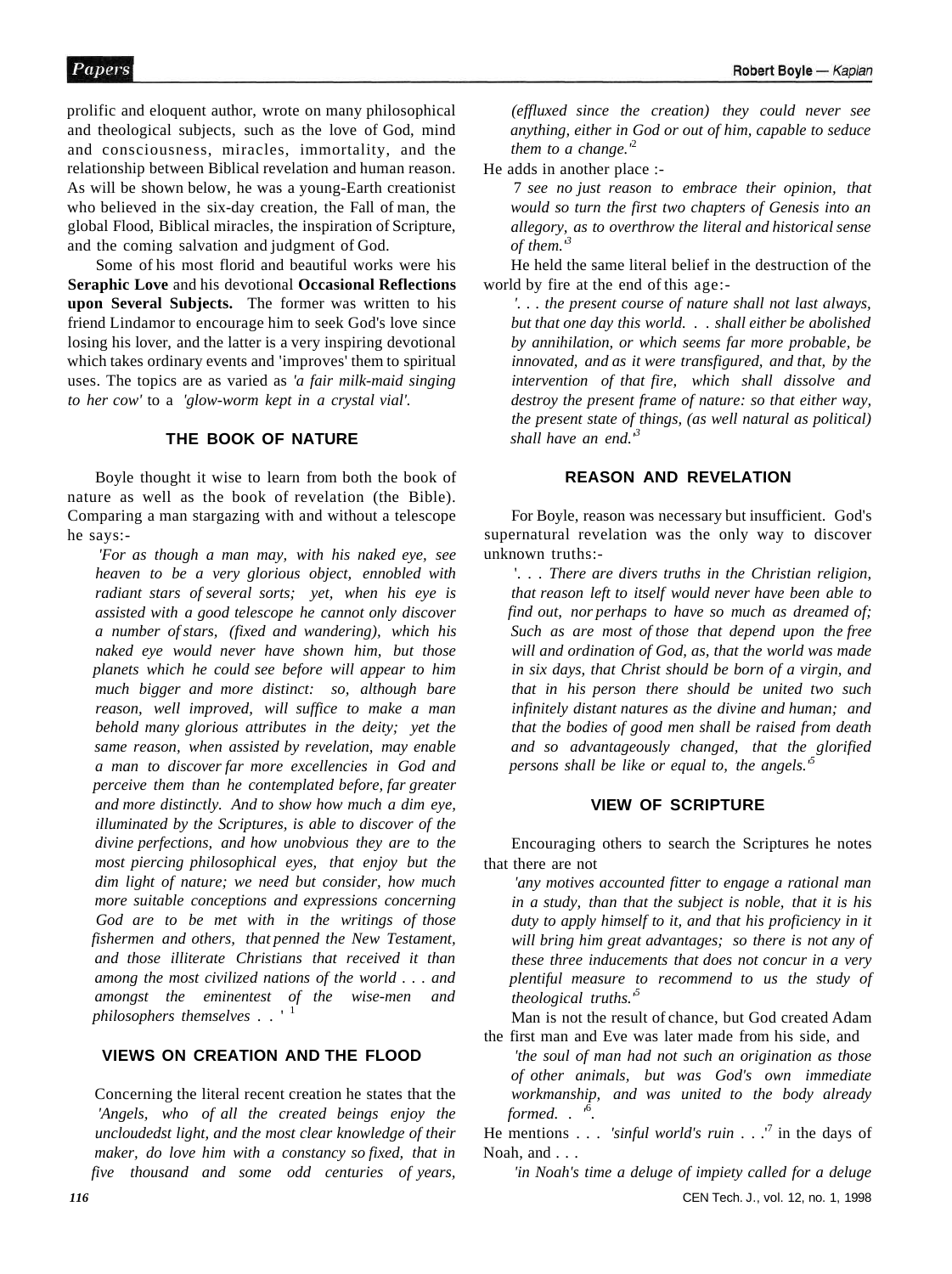Papers

*of waters .* . . *and so when (in the last days) the earth shall be replenished with those scoffers mentioned by St Peter, who will walk after their own lusts, and deride the expectation of God's foretold coming to judge and punish the ungodly, their impiety shall be as well punished as silenced by the unexpected flames. . . that shall either destroy or transfigure the world. For as by the law of Moses the leperous garment which would not be recovered by being washed in water, was to be burnt in the fire, so the world, which the Deluge could not cleanse, a general conflagration must destroy.'*<sup>8</sup>

The Christian Virtuoso,<sup>9</sup> which was written to demonstrate that being a Christian and a scientist are compatible, also contains a brief discussion of mind and conceptual thought. Boyle concluded that since matter does not possess these qualities, 'natural religion' (that is, religious truth derived from the study of nature) is adequate to demonstrate the need for a divine origin of thought. In this work he also affirms his belief in miracles and the casting out of demons.

Boyle did not hesitate to acknowledge his belief that God fitted the creation for man, and that man

*'alone of the visible world is able to enjoy, use, and relish many of the other creatures, and to discern the omniscience, almightiness, and goodness of their Author in them and return his praises for them'.*<sup>10</sup>

#### And

*'tis not for themselves that the rubies flame and other jewels sparkle . . . nor is it for their own advantage that fruitful trees spend and exhaust themselves in annual profusions. The light which he diffuses through the world is useless to the sun himself whose inanimate being makes him incapable of delighting in his own splendour which he receives but to convey it to the earth, and other by him illuminated globes . . .'.*<sup>11</sup>

God also shows His concern for man by appointing

*'the rainbow to preach his goodness to all nations, and fortify the faith of mankind against the fear of a second deluge.'*<sup>12</sup>

## **ARGUMENT FROM DESIGN**

Paley's early 19th century design argument, based on the example of a watch pointing to a watchmaker, was preceded by Boyle's in which he contended that if one examines the components of a clock and their integration, he must be coerced to postulate *'the skill of an intelligent and ingenious Contriver'.<sup>13</sup>* Moreover, the matter which constitutes steel, wood, lead, etc., did not accidentally join together to produce a gun, but it was skilfully designed.<sup>14</sup> Likewise, Wilder-Smith's example of the impossibility of *'the paper writing the book'<sup>15</sup>* came some three hundred years after Boyle wrote :-

*'Many things may be performed by matter variously figured and moved which yet would never be performed by it if it had been still left to itself without being, at*  *first at least, fashioned after such a manner and put into such a motion by an intelligent agent. As the quill that a philosopher writes with, being dipped in ink and then moved after such and such a manner upon white paper, all which are corporeal things, or their motions may very well trace an excellent and rational discourse; but the quill would never have been moved after the requisite manner upon the paper had not its motion been guided and regulated by the understanding of the writer'.*<sup>16</sup>

#### **SPIRITUAL LESSONS FROM PHYSICAL REALITY**

Boyle wrote on various subjects to encourage believers in their faith. Elaborating on the theme of Christians' being refined by God as gold in the fire, Boyle, from his experience with furnaces as a chemist, stated:

*'He whose Spirit inspired the prophets is* . . . *represented as a refiner: and it is not the custom of refiners to snatch the beloved metal out of the fire as soon as it feels the violence of that purifying element; nay, nor as soon as it is melted by it, but they let it long endure the brunt of the active flames, actuated by exciting blasts, until it has stood its due time in the fire and there obtained its full purity and splendour'.<sup>17</sup>*

*'Nor do these crosses that seem do to his anger destroy the immutability of his love, since even that anger is an effect of it, proceeding from a fatherly impatience of seeing a spot unwiped off in the face he loves too well to see a blemish in it; and from a desire to see his child an object fit for a larger measure of his kindness.*  . . . *The furnace of affliction being meant but to refine us from our earthly drossiness and soften us for the impression of God's own stamp and image.'<sup>17</sup>*

## **PREFERENCE FOR DEVOTIONAL BOOKS**

While attributing value to doctrinal books, Boyle placed a greater value on devotionals because they reach beyond the mind to the heart. Contrasting these two types he notes that it is from

*'books of devotion which first allure the reader and then affect him that the devout soul extracts her honey; I mean those celestial pleasures that result from, as well as maintain a free communion with God, which does at once both exercise her devotion and recompense it and afford her, as flowers do the bee, an aliment equally nutritive and delicious.'<sup>18</sup>*

Devotionals are to be preferred to other works because they *'endear us to God himself'.<sup>19</sup>*

In his **Occasional Reflections upon Several Subjects**  he dwelt upon ordinary experiences until he derived a spiritual application from them. For example, in considering that the Moon reflects sunlight and does not generate its own light, we should be likewise as ministers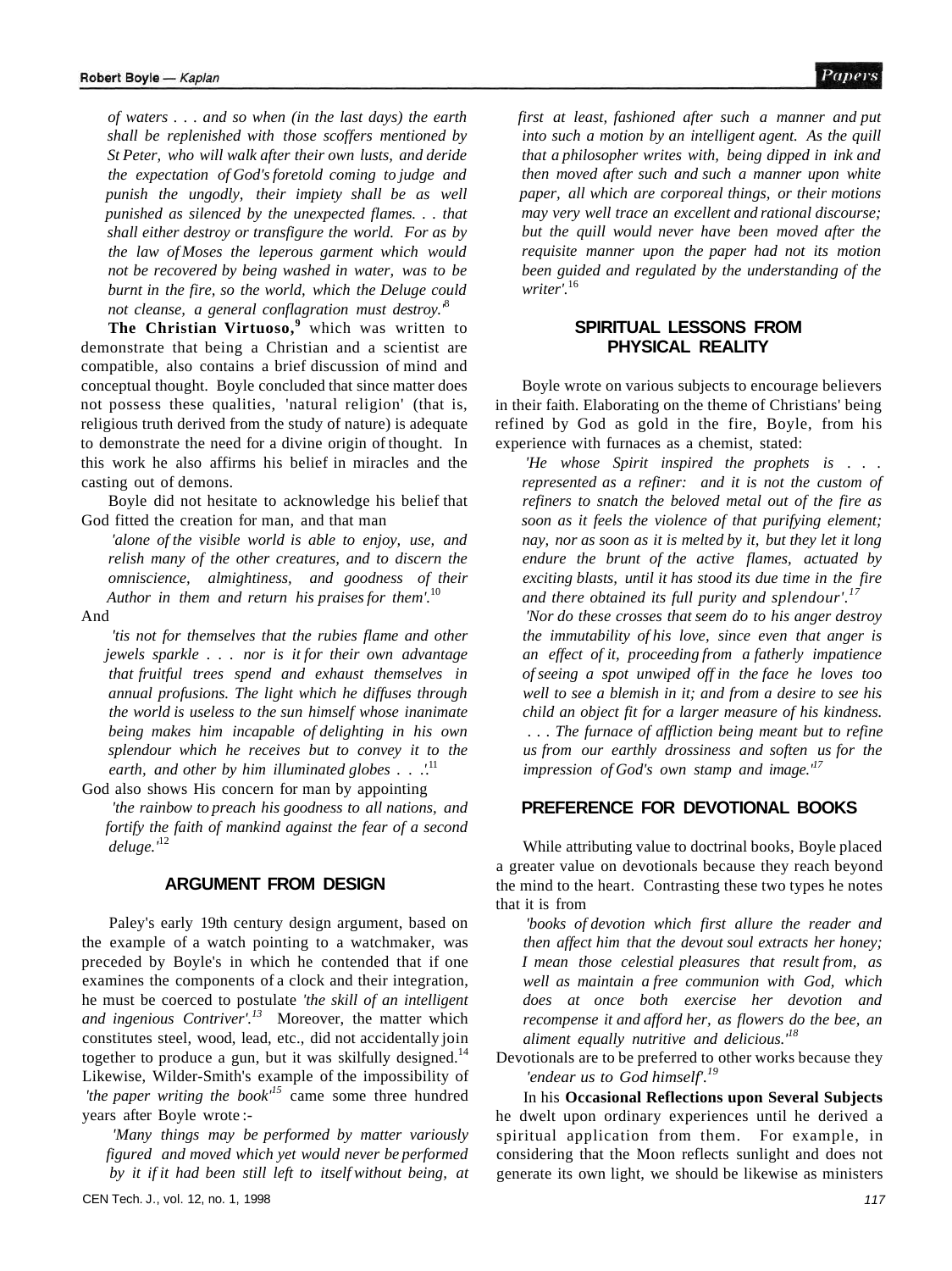of the gospel and reflect the light of the *'bright Sun of righteousness'.*<sup>20</sup> Using the Moon again, though it has no native light,

*'yet by virtue of that borrowed one which she plentifully receives from the sun she affords more to men than any of the stars which upon the score of their vast distance from the sun are by modern naturalists supposed to shine by their own light, so those illiterate fishermen whom the Sun of righteousness called and made the light of the world, did by virtue of the copious irradiations he vouchsafed them, diffuse far more light to mankind than the greatest philosophers, that being unassisted by divine revelation had only their own native beams to shine with*'.<sup>21</sup>

On the constancy of God's love, Boyle wrote:-

*'His love is like his essence, immutably eternal, reaching from everlasting to everlasting, it preceded the nativity of time and will survive its utmost period and obsequies'.<sup>22</sup>*

*'God does not desist from blessing us with his love, nor ceases ever from deserving the height of ours. Nor is he only constant in making us the objects of his love, but in bending and inclining us to make him the object of our strongest affections; so that he not only persists in continuing to us both the offer and the value of his love, but perseveres to give us a receptive disposition to welcome it to us, and reflect it up to him'.*<sup>23</sup>

# **CHARITABLE WORKS AND THE BOYLE LECTURES**

Correspondence between Boyle and other persons reveals his missionary interests and his generosity. In a letter to a Mr Clodius,  $24$  Boyle shows his concern for relieving the poor, for propagating the gospel among the natives in New England and the rest of America, and for translating and printing the Bible in the Indian language. Dr Andrew Sail writing in 1678 from Oxford about Boyle's desire to reprint the New Testament in Irish exclaims:

*'I bless God for inspiring to you so holy a zeal, and to those worthies that join with you therein* '.<sup>25</sup>

Boyle established an annual salary of £50 for ministers to preach eight sermons in the year to prove the Christian religion. Several of the earliest participants were Richard Bentley, John Williams, John Harris and Samuel Bradford. Bentley preached a sermon the year following Boyle's death at St Mary-le-Bow entitled 'Matter and motion cannot think: or a confutation of atheism from the faculties of the soul' in which he systematically (and not without some humour) addresses the problem (for the atheist) of the existence of cognisance. Selections during the lectureships by other speakers include 'Scripture the rule of faith' by Williams; 'Immorality and pride the great causes of atheism' by Harris; and 'Apostate men fit objects of divine care and compassion' by Bradford.

#### **HIS VIEW OF WISDOM AND LEARNING**

Boyle encouraged the study of God's works as well as His Word, since whatever God has thought worthy of making, man should not think unworthy of knowing.<sup>26</sup> He quoted the philosopher Paracelsus :-

*'God is very admirable in His works; from the contemplation of which we should not desist night or day, but continually be employed in the inquisition of them: for this is to walk in the ways of God'.<sup>11</sup>*

He dismissed the idea that the study of nature leads to atheism, quoting Sir Francis Bacon,

*'a little or superficial taste of philosophy may perchance incline the mind of a man to atheism but a full draught thereof brings the mind back again to religion*  $\frac{1}{2}$ 

Solomon is his example of a Biblical naturalist who taught on plants and animals and whose wisdom was sought out by other people of other nations.

Boyle gives God the praise for allowing man to attain to the level of technology of his day explaining that,

*'if Adam were now alive and should survey that great variety of man's productions* . . . *he would admire to see what a new world'<sup>39</sup>*

it had become through the industry of his posterity. God intended not just to meet our bodily needs but our intellectual needs as well.

*'The world is wont to be styled not unfitly by divines, "The Christian's Inne"; but perchance it may be altogether as properly called his ship: for whereas both appelations suppose him a traveller, the Inne, though it refresh him in his journey does not further him in it, but rather retards his progress by detaining him in one place; whereas a ship not only serves the passenger for an Inne when he is weary but helps to convey him to his journey's end. And according to this notion, to suppose that God has placed in the world innumerable things to feed man and delight him and none to instruct him were a conceit little less injurious to God than it were to a wise merchant that sends persons he loves to afar country to think that he would furnish their cabinets with plenty of provisions, soft beds, fine pictures and all other accommodations for their voyage, but send them to sea disprovided of seacharts and mariners' compasses and other requisite helps to steer their course by, to the desired harbour*'.<sup>30</sup>

The study of nature also leads to new discoveries in medicine. Boyle suggested that plants in the new world would have medicinal value and should be sought out. He wrote a book entitled **Of the Reconcileableness of Specifick Medicines to the Corpuscular Philosophy<sup>31</sup>** in 1685 and a posthumously published **Medicinal Experiments: or, a Collection of Choice Remedies.<sup>32</sup>**

Boyle noted that

*We ought, whenever we speak of God and of His attributes, to stand in great awe'.*<sup>33</sup>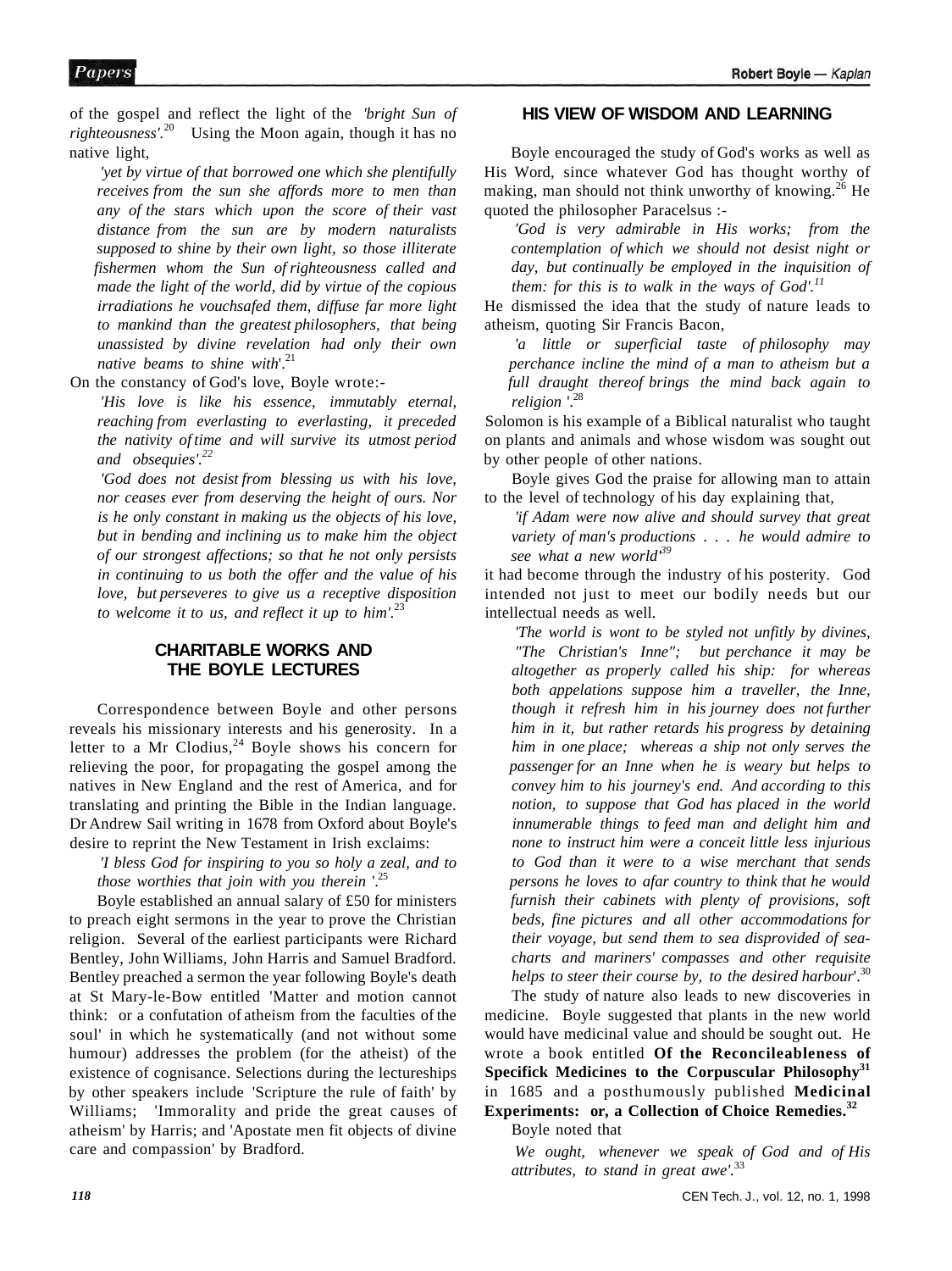But God's attribute of wisdom especially should excite our wonder and our admiration. Boyle saw this exemplified by the creation of animals and man. Each type of living creature, the materials appropriate for each (such as feathers, fur, scales) as well as the integration of the systems within each (for example, cardio-respiratory, digestive, reproductive, etc.) and the integration between the animated world should implant in us appreciation for God's infinite wisdom.<sup>34</sup>

God governs legions of intelligent and active angels, and this also is cause for praising His wisdom. He flawlessly assigns them their differing tasks and oversees His mighty kingdom flourish.<sup>35</sup> Boyle gave many other examples of God's wisdom in his writings.<sup>36</sup>

#### **HIS VIEW OF NATURE**

Boyle believed that God created matter and its properties together with the laws of motion to accomplish His wise purposes. He opposed the commonly held conception of 'Nature' as being a goddess or semi-deity acting as a deputy under God. This idea of 'Nature' not only lacked sufficient proof but was unnecessary according to Scripture. Boyle stated:

*'For in the history of the creation, it is expressly said that, "in the beginning God made the heavens and the earth ", and in the whole account that Moses gives of the progress of it, there is not a word of the agency of nature'.<sup>31</sup>*

He explained that God saw everything that He had made and that He had rested from all His works and found no place for 'Nature' to assist.

Boyle also looked upon this view of 'Nature' as leading to the, *'polytheism and idolatry of the Gentiles'.*<sup>38</sup> Further, it robs God of His due praise,

*'For this erroneous conceit defrauds the true God of diverse acts of veneration and gratitude that are due to him from men, upon the account of the visible world, and diverts them to that imaginary being they call nature, which has no title to them'.*<sup>39</sup>

He said also that it would be more in line with Scripture to assign angels the role of managing the world for those who feel the need for such a subordinate being to  $God.<sup>40</sup>$  He concluded:

*'The.* . . *service I hope our doctrine may do religion is that it may induce men to pay their admiration, their praises and their thanks, directly to God Himself, Who is the true and only Creator of the sun, moon, earth and those other creatures that men are wont to call the works* of nature'.<sup>41</sup>

He complained of the ambiguous use of the word nature and offered alternative terminology to express one's meaning. For instance, when we use the word nature in a creative sense such as nature made man part material and part immaterial, we should rather substitute the word God for nature. Instead of speaking of 'the nature of a thing' we could employ the term 'essence'. When we say that if a stone is released in the air it will by nature fall to the ground, we could state the proper cause of this instead. $42$ 

# **HIS EXTRATERRESTRIAL OUTLOOK**

On the question of life on other worlds, Boyle cautions that we can never be absolutely certain:

*'if God.* . . *made other worlds .* . . *than that which we live in (as who can assure us that he has not?) he may have displayed in some of the creatures that compose them divers attributes that we have not discovered by the help of those works of his that we are acquainted with'.*<sup>43</sup>

Or, in other words:

*'If the conjectures formerly proposed about worlds differing from ours may pass for probable, then it will be so too, that God in these other systems may have framed a multitude of creatures, whose fabric and motions, and consequently whose properties and operations, must be very differing from what is usually met with in our world'.*<sup>44</sup>

# **HIS LITERARY TALENT**

Another side of Boyle is manifested in his mastery of the English language. He used his gift of writing to extract spiritual truths from ordinary objects and familiar occurrences in his reflections or meditations. He purposed to rekindle the memory of his readers to devotion to God when they recalled similar circumstances. As Boyle dressed these truths up in novelty and variety of verbal expressioning, people who would not normally read devotionals would perhaps be attracted to them. Boyle considered this approach to be like using baits, hooks and nets to fish for the souls of men.

*'Nor is this indirect way of instructing men unlawful for a Christian or unworthy of him, for in the spiritual warfare, where our adversary is the old serpent, strategems are as lawful as expedient, and he that gets the victory, whether or not he wins reputation by the manner, is sure to obtain (a greater recompense) glory, by the success'.*<sup>45</sup>

Since Jesus used fictions to teach truths, Boyle does not scruple to use his reflections *'to inveigle men (if I may so speak) into piety and virtue'.*<sup>46</sup>

# **REVERENCE FOR GOD**

We should seek to increase our knowledge of God not out of an idle curiosity, but *'to heighten our reverence and devotion towards him'.*<sup>47</sup> No one can ever attain to complete comprehension of such a perfect being, but to aspire to know Him better to admire Him more is a worthy occupation. To devoutly contemplate God improves the graces and virtues of our minds and is also